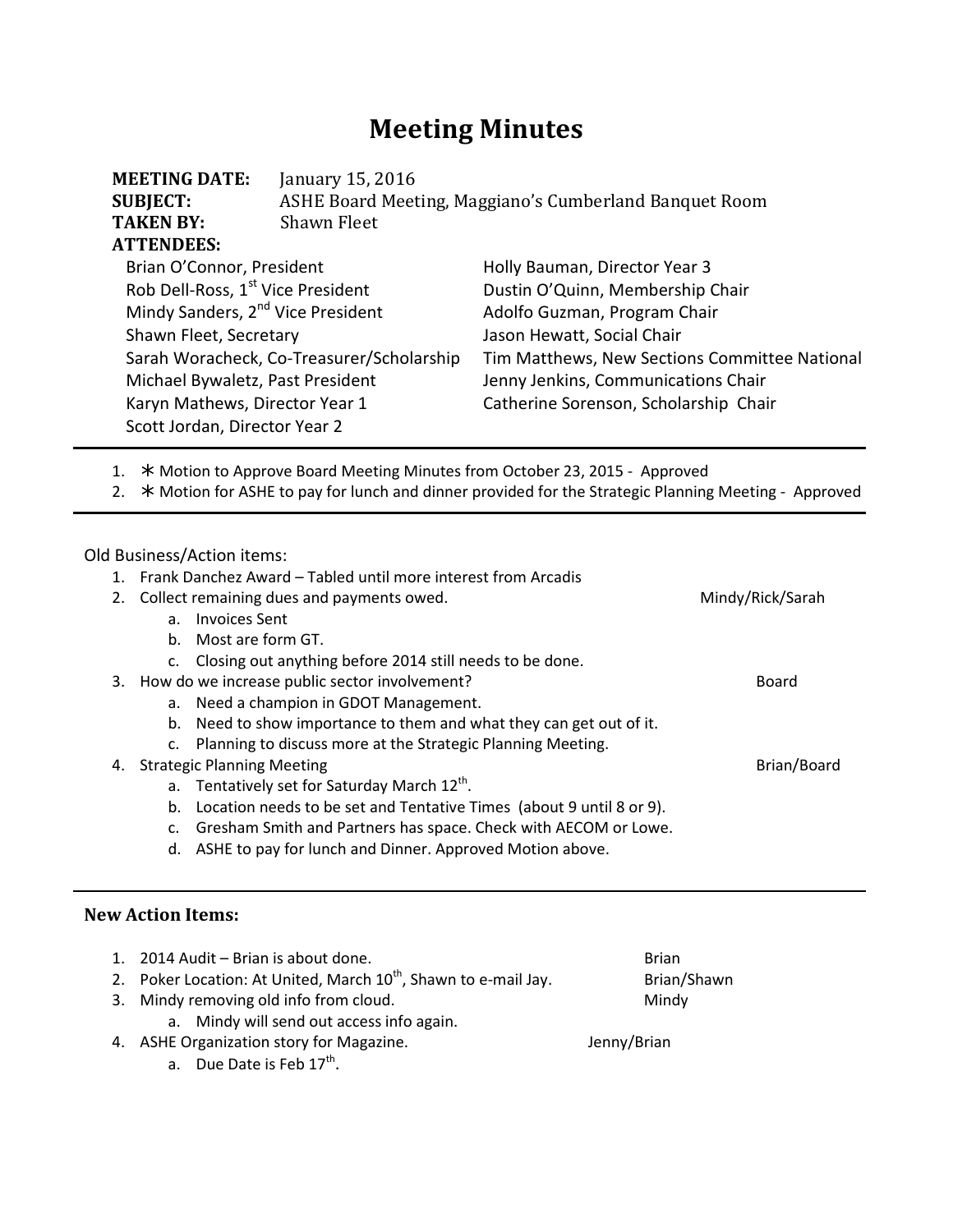### **New Action Items continued:**

5. National 2<sup>nd</sup> Vice President Scott Scott

a. Scott Jordan need to nominate Tim.

b. May be some issues due to back to back rules

## **New Business**

- a. Future Events
	- a. ASHE GA Strategic Planning Meeting (March  $12^{th}$ )
	- b. ASHE/ITE Winter Workshop (February 21-22)
	- c. March Poker Event March  $10^{th}$  or 24<sup>th</sup> at United
	- d. April Field Trip April 15<sup>th</sup> Northwest Corridor Project Field Trip
- b. National  $2^{nd}$  Vice President Nominations See above

#### Committee Reports (as needed):

- 1. Nominating Committee (Ron and Michael) No Report
- 2. Social Committee Report (Holly and Jason Hewatt)
	- a. Happy Hour following Transportation Summit (\$500)
		- i. Not recommended for the future. Do a happy hour on our own again.
	- b. December  $3^{rd}$  Holiday Social –Nothing Additional
	- c. March Poker Tournament
		- i. See above
- 3. Golf Committee Report (Ashley)
	- a. Look to raise price.
	- b. Increase prizes and raffle.
	- c. Increase sponsorship?
- 4. Program Committee (Adolfo)
	- a. April Meeting/Field Trip See above
	- b. Adolfo is researching other places.
	- c. Holliday Inn is higher cost and requires contact with set dates.
	- d. Research Maggiano's Perimeter.
	- e. Look in to having meeting sponsors with quick highlight presentations.
- 5. Budget (Brian)
	- a. 2014 Audit almost complete.
- 6. ASHE Membership Committee Report (Dustin/Shawn)
	- a. Need to send update to National.
- 7. Winter Workshop Committee Report (Sean and Matthew)
	- a. Sending a constant contact highlighting social event.
	- b. Note to sign up independently.
- 8. ASHE Website (Granados) No Report
- 9. Scholarship Committee Report (Catherine)
	- a. Babs Scholarship winner Attiya Shaw
		- i. Need to get a picture with the check.